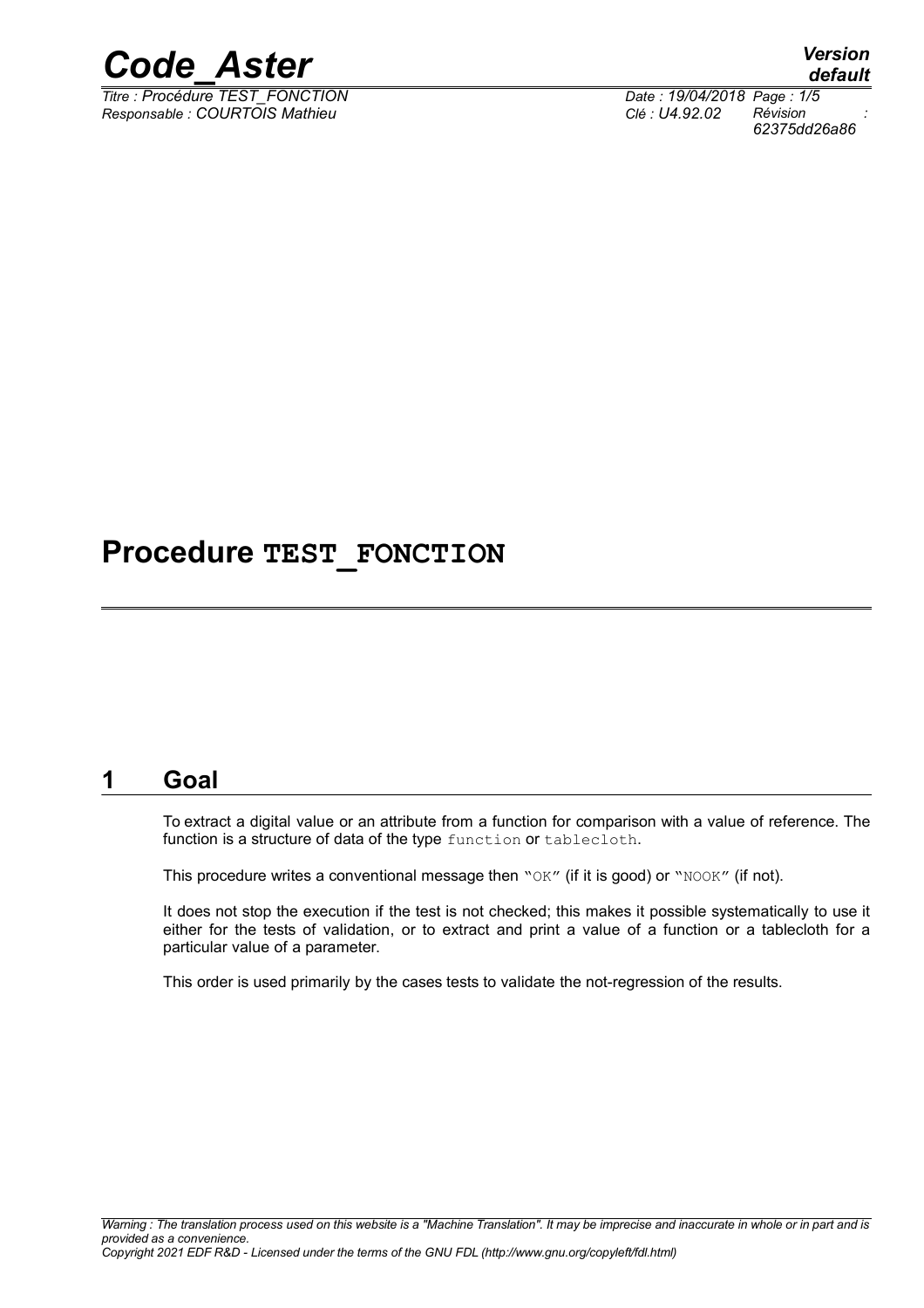*Titre : Procédure TEST\_FONCTION Date : 19/04/2018 Page : 2/5 Responsable : COURTOIS Mathieu Clé : U4.92.02 Révision :*

*62375dd26a86*

## **2 Syntax**

TEST\_FONCTION **(**  $\bullet$  / VALUE = F (  $\bullet$  FUNCTION = F, / [function] [fonction C] ◊ NOM\_PARA = lnom, [l\_Kn] ♦ VALE\_PARA = will lpara, [l\_R] # Definition of the value of reference: # to see TEST RESU [u4.92.01] ),  $\sqrt{ATTRIBUTE}$  = F (  $\rightarrow$  FUNCTION = F,  $\sqrt{2}$ [function] / [fonction\_C]  $\begin{array}{ccc} \Diamond & \text{PARA} = & \text{reality,} \\ \Diamond & \text{I} & \text{PREC PARA} = & \angle & \text{tree.} \end{array}$  [R]  $|$  PREC PARA = / prec,  $[R]$ / 1.0E-3, [DEFECT] | CRIT\_PARA = / 'RELATIVE', [DEFECT] / 'ABSOLUTE',  $\triangleleft$  ATTR = /  $'NOM$  PARA', / 'NOM\_RESU', / 'PROL\_DROITE', / 'PROL<sup>GAUCHE'</sup>, / 'Interpol', / 'PROL\_GAUCHE\_FONC', / 'PROL\_DROITE\_FONC', / 'INTERPOL\_FONC', / 'NOM\_PARA\_FONC',  $\Diamond$  ATTR REFE = attr, [KN]  $\Diamond$  LEGEND = legend, [KN]<br>  $\Diamond$  REFERENCE = / 'ANALYTICAL', REFERENCE =  $/$  'ANALYTICAL', / 'SOURCE\_EXTERNE', / 'AUTRE\_ASTER', ), **)**

The functions are is with actual values [function], that is to say with complex values [fonction C].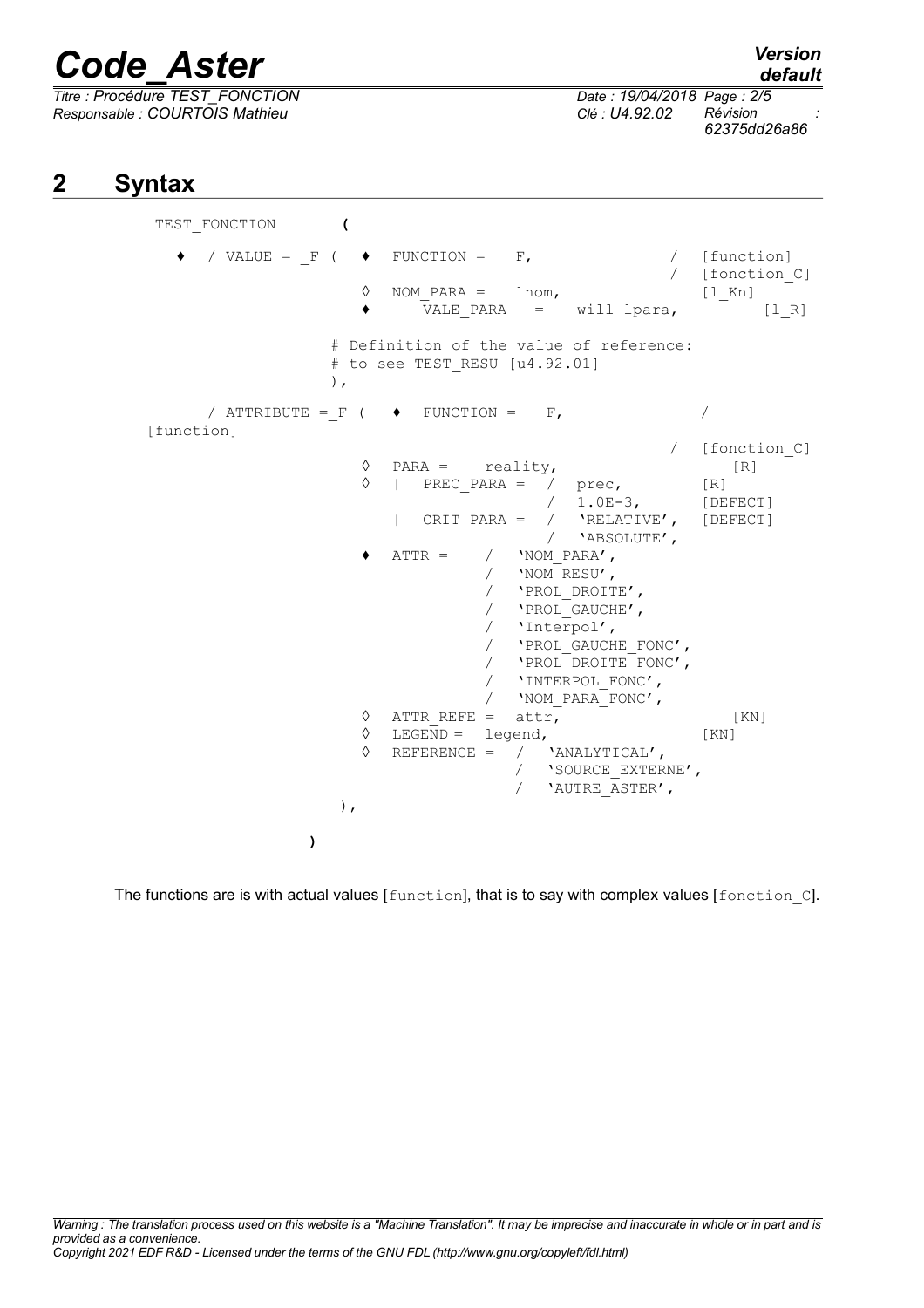*Titre : Procédure TEST\_FONCTION Date : 19/04/2018 Page : 3/5 Responsable : COURTOIS Mathieu Clé : U4.92.02 Révision :*

*62375dd26a86*

## **3 Operands**

#### **3.1 Keyword VALUE**

♦ VALUE =

Keyword factor to test a value of a function or a tablecloth.

#### **3.1.1 Operand FUNCTION**

 $FUNCTION = F$ 

Name of the function (with a parameter) or tablecloth (with two parameters) on which is carried out the operation.

#### **3.1.2 Operand NOM\_PARA**

◊ NOM\_PARA = lnom

In the case of a function, this keyword is not treated.

In the case of a tablecloth, the user will give 2 names of parameter: the first defining the parameter of the tablecloth, the second defining the parameter of the function which one wants to test (see the order DEFI\_NAPPE [U4.31.03]).

#### **3.1.3 Operand VALE\_PARA**

♦ VALE\_PARA = will lpara

In the case of a function, the user gives the value of the parameter for which the value of the function is tested.

In the case of a tablecloth, the user gives the 2 values corresponding to the names of the two parameters (that of the tablecloth and that of the function).

#### **3.1.4 Keywords common to the orders TEST\_XXX**

The definition of the values of nonregression and reference, as well as acceptable tolerances, the comparison criterion is detailed in the documentation [u4.92.01] of the order TEST\_RESU.

Specificities of TEST\_FONCTION are:

- pas de whole values or character strings,
- pas de tolerance on the value of the parameter (TOLE\_MACHINE and CRITERION takes only one value).

#### **3.2 Keyword ATTRIBUTE**

 $/$  ATTRIBUTE =

Keyword factor to test an attribute of a function or a tablecloth.

#### **3.2.1 Operand FUNCTION**

 $FUNCTION = F$ 

Name of the function or the tablecloth on which the operation is carried out.

#### **3.2.2 Operand PARA**

◊ PARA = real

In the case of a function, this keyword is not necessary.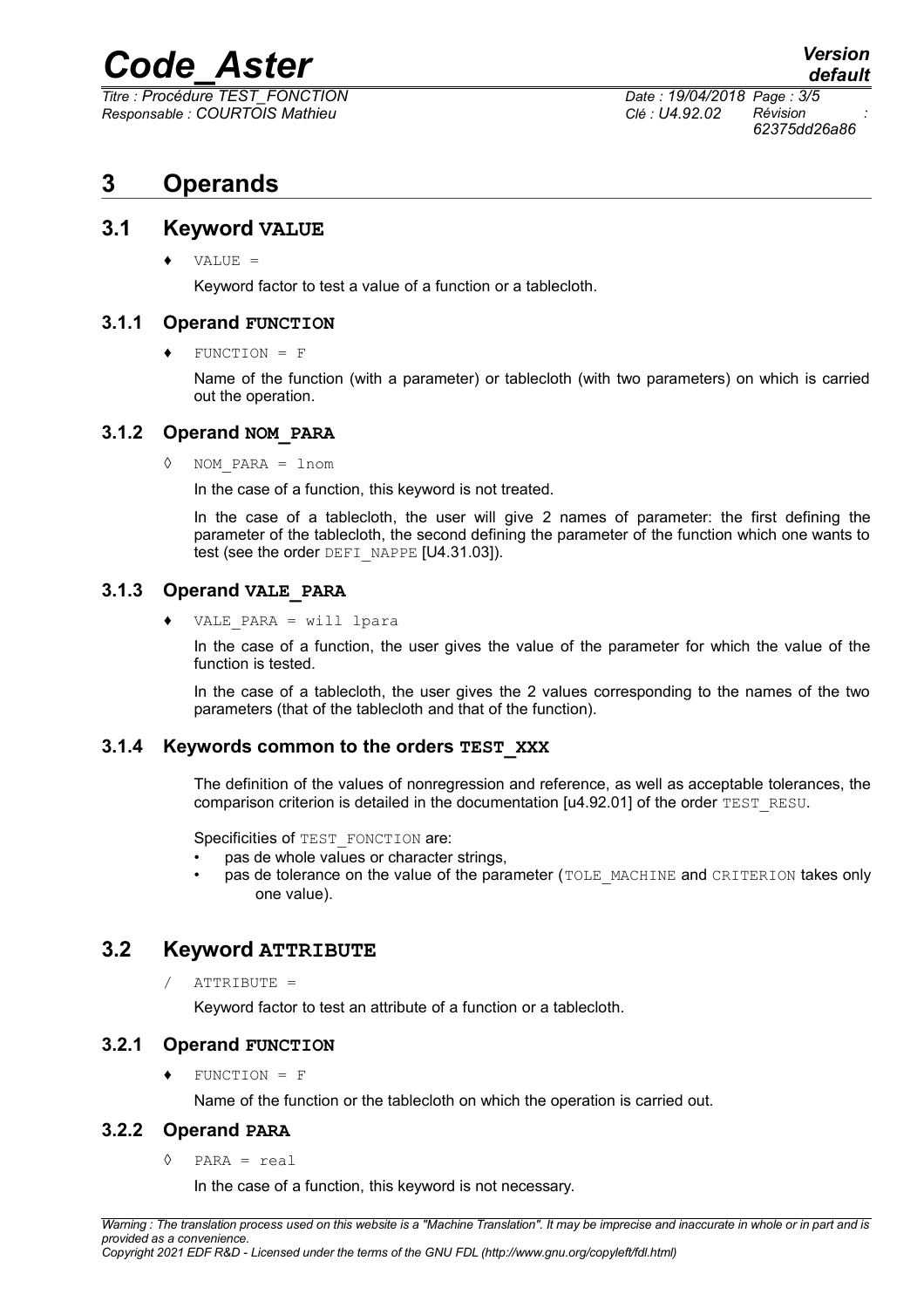*Titre : Procédure TEST\_FONCTION Date : 19/04/2018 Page : 4/5 Responsable : COURTOIS Mathieu Clé : U4.92.02 Révision :*

*default*

In the case of a tablecloth, the user gives the value of the parameter to recover the function in order to test the attribute.

#### **3.2.3 Operands PREC\_PARA / CRIT\_PARA**

◊ PREC\_PARA = prec

One searches the function defined by the value of the parameter in an interval defined by the absolute or relative position:

"inst ± prec" (confer CRITERION [§3.2.3]).

By default  $prec = 1.0D-3$ .

◊ CRIT\_PARA =

'RELATIVE' : the interval of research is: [inst (1-prec), inst (1+prec)] 'ABSOLUTE' : the interval of research is: [inst-prec, inst+prec]

#### **3.2.4 Operand ATTR**

 $\triangle$  ATTR =

Name of the attribute to be tested. For the significance of the attributes to refer to DEFI\_FONCTION [U4.31.02] or with DEFI\_NAPPE [U4.31.03].

#### **3.2.5 Operand ATTR\_REFE**

♦ ATTR\_REFE = attr

Attribute of reference. For the significance of the attributes to refer to DEFI FONCTION [U4.31.02] or with DEFI\_NAPPE [U4.31.03].